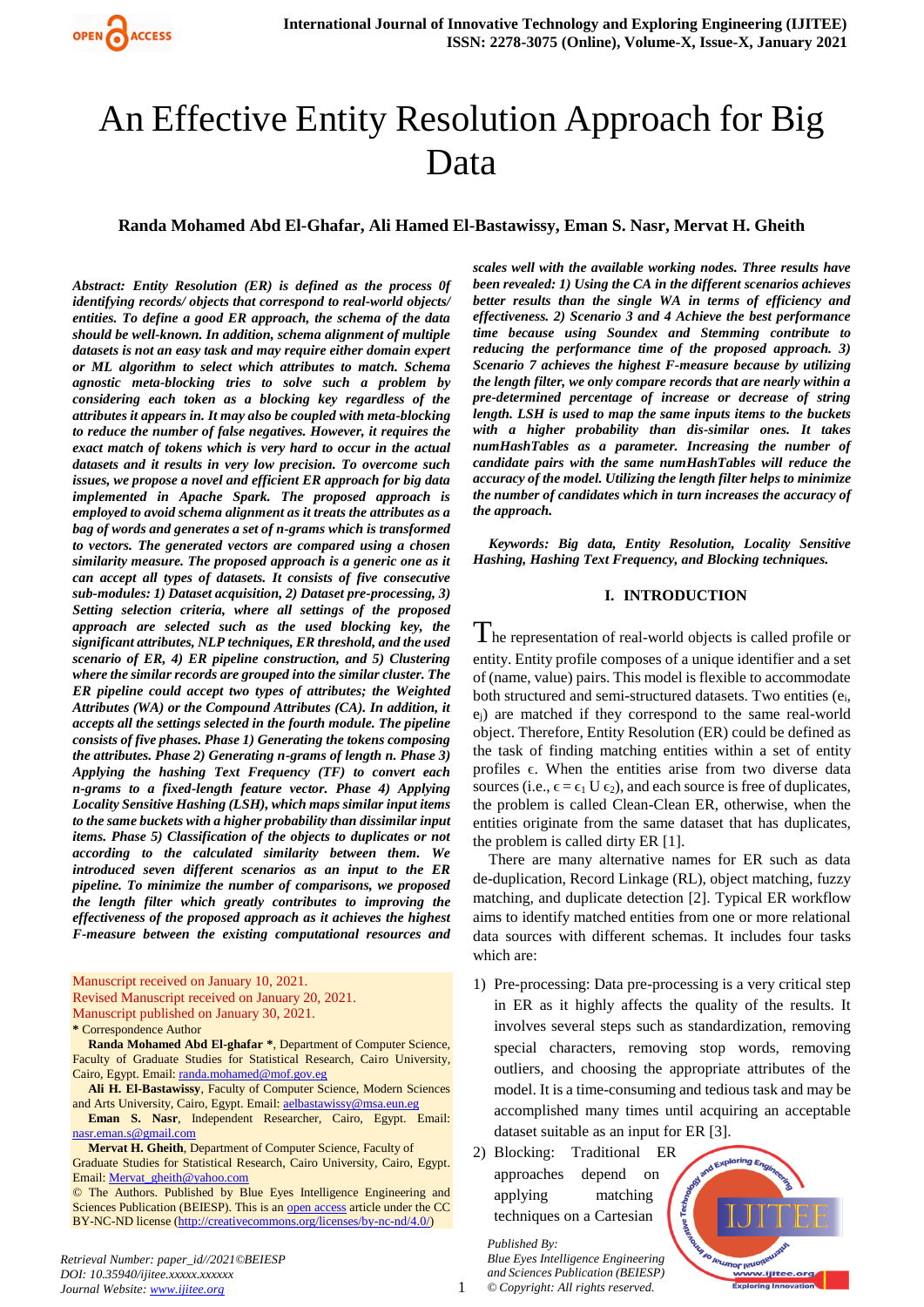product of n inputs entities. These approaches result in a complexity of O(n2) which causes a very high increase in the execution time for big datasets. For more efficient ER, blocking techniques have been proposed to reduce such enormous execution time. Blocking techniques depend on distributing the big dataset into several small blocks such that elements that reside in the same block are more likely to be matched. Many blocking techniques have been used in literature as clarified in [4].

- 3) Similarity Computation: At each block, candidate entities are compared using one or more similarity functions to compute the similarity between them. Many similarity functions could be utilized as described in [5], [6].
- 4) Matching and Classification: The computed similarities will be used to decide the matching status of the objects. The decision could be taken based on a similarity threshold, rules, weighted similarity values, or it can be derived from a Machine Learning (ML) classifier that has been trained with suitable data.

New programming models as Hadoop MapReduce (MR) and Apache Spark are used to run complex jobs in parallel to increase the response time. They can utilize commodity hardware and provide fault tolerance, high scalability, and flexibility to distributed processing. MR is an early popular framework because of its simplicity and easiest of programming however, it has several limitations [4]. In addition, every single job has to read the input data from Hadoop Distributed File System (HDFS), process it, and write it back to HDFS. Iterative applications such as machine learning and graph analytics require multiple access to the same dataset, which leads to additional overhead. To overcome such limitations, Apache Spark is used. Apache Spark is a clustering framework that utilizes memory with different APIs in Scala, Python, and Java. Apache Spark emerged and was boosted by its Resilient Distributed Dataset (RDD), which supports in-memory processing capabilities that are used to cache intermediate data access of subsequent tasks accomplished by the worker nodes. Since RDD is retained in memory, different tasks can iterate over it multiple times efficiently [7].

One popular algorithm of Fuzzy or approximate entity matching is edit distance, which is the number of inserts, delete, and substitute that is used to transform one string into another. However, this algorithm is too computationally expensive for large datasets. To define a good ER approach, the schema of the dataset should be known, however, schema alignment of a different dataset is a heavy task and requires the help of a domain expert. Schema-aware techniques have two main issues especially when concerning with big data: 1) it requires schema alignment, which may be difficult to be achieved with big data, 2) it requires either classification algorithms, labeled data, or domain expert to select which attributes to match [8]. Schema-agnostic-meta blocking tries to mitigate such issues as in [8], [9] by considering each token in the record as a blocking key regardless of the attribute in which it appears. Schema agnostic is coupled with meta-blocking to minimize the number of false negatives. Meta blocking aims to re-structure the blocking collection by removing the slightly promising comparisons. However, it requires the exact match of tokens, which is very hard to occur in real-world datasets, and it results in very low precision.

To overcome such issues, we proposed an effective and approximate ER approach for big data implemented in Apache Spark. The proposed approach could be employed to avoid schema alignment because it treats the attributes as a bag of words and a set of N-grams. Utilizing Apache Spark helps to address many limitations of using the MapReduce frameworks such as the data skew problem that happens due to the unequal block sizes and results in unbalanced entity pairs which in turn lead to severe imbalances in the reduce phase. Our goals are: (1) accomplishing an increase in the F-measure. (2) minimizing the execution time accomplished during all ER tasks by all worker nodes to detect as many potential duplicates as possible (i.e. Given a dataset, classifier, and its input). The contributions of this paper could be summarized as:

- 1) It is a generic Approach that has the following advantages:
	- It describes the individual processing steps that form our proposed generic ER approach.
	- It can classify pairs of records written in different languages.
	- It can accept diverse types of datasets (structured, semi-structured, and unstructured) and use them efficiently.
	- It supports parallel processing by distributing the big dataset to several working nodes and uses different levels of parallelization to examine the running time of the algorithm. It can distribute the similarity calculation and classification between the available computational working nodes and scale well with the available computational resources. Classic ER focus on effectiveness. As far as we know, the research of parallel and scalable ER is still not much.
- 2) Proposing an end-to-end ER approach using several NLP techniques such as removing stopwords, Soundex, and Stemming to pre-process the record pairs before classify them using the proposed approach. Using NLP techniques contributes to minimizing the length of the attributes, therefore; it helps to enhance the performance of the proposed approach. Using the phonetic codes reduces the problem of approximate matching of unclean data to a problem of exact matching of phonetic codes, which in turn leads to faster processing.
- 3) Using feature re-engineering to create the CA participates in achieving better performance compared to using separate WA.
- 4) Applying MinHash Locality Sensitive Hashing (LSH) that maps the similar inputs to the same hash code with a greater probability than dissimilar ones. It is used to create an indexing structure as they extract the short signature of

the objects using hashing functions. LSH maintains the object in buckets according to their signature. Using



*Retrieval Number: paper\_id//2021©BEIESP DOI: 10.35940/ijitee.xxxxx.xxxxxx Journal Website[: www.ijitee.org](http://www.ijitee.org/)*

*Published By:*

*Blue Eyes Intelligence Engineering and Sciences Publication (BEIESP) © Copyright: All rights reserved.*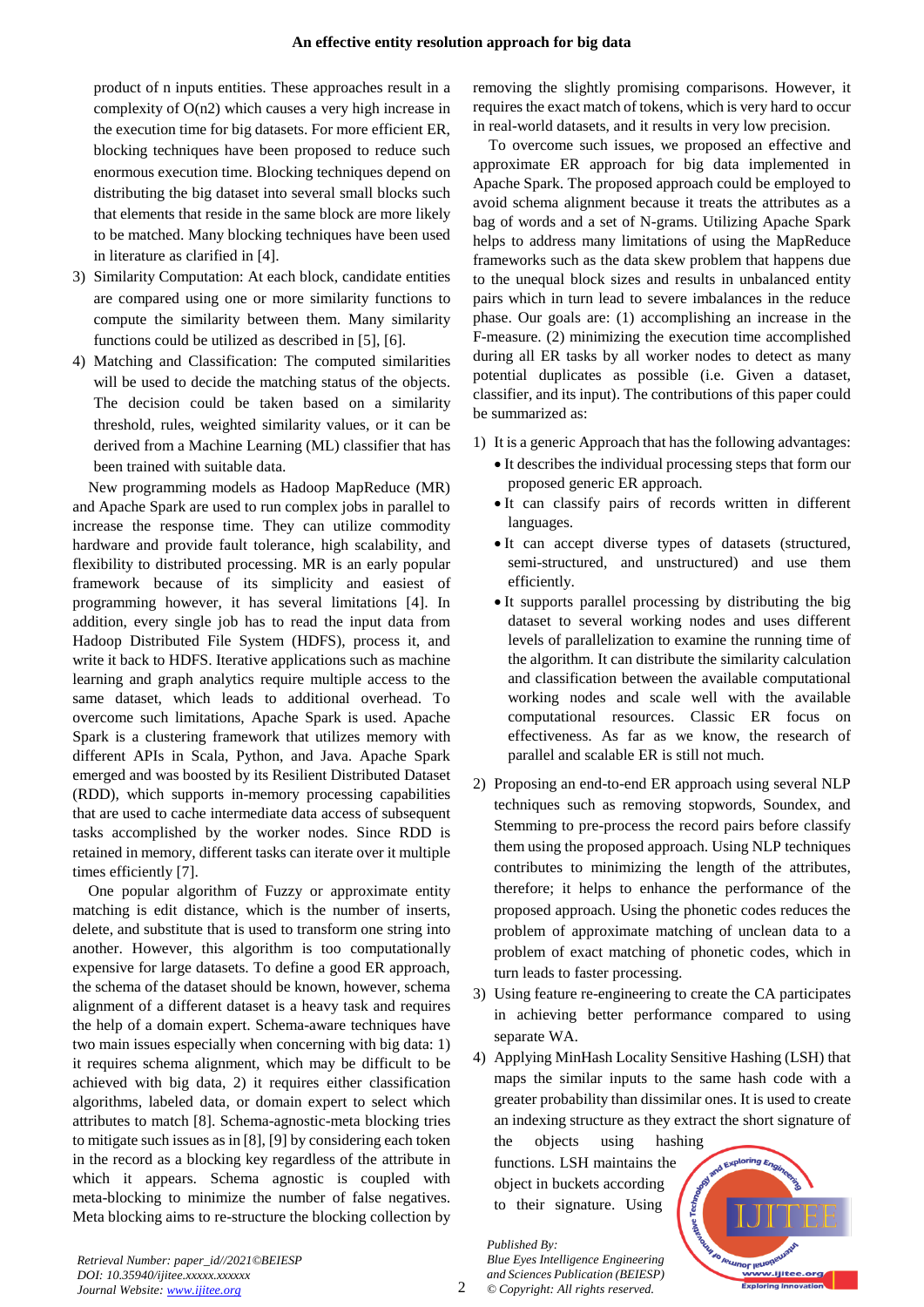

hashing function is more efficient as it takes less memory and helps to reduce the performance time. As LSH uses hashing to conduct an efficient and rapid search, it was used through our proposed ER pipeline. Using Stemming and Soundex led to a decrease in the features' size therefore, they result in an improvement of the performance of the proposed approach.

- 5) It utilizes the semantic associations or relationships between attributes to predict their missing values. Including the association among the attributes significantly enhance the overall accuracy of the proposed approach.
- 6) Proposing seven different scenarios using different NLP techniques and evaluating them to choose the most efficient and effective one.

#### **II. RELATED WORK**

If the data being investigating is big data, more challenges are added to the traditional ER. Such as the huge volume of data, the diversity of sources, the variety of structure types, the high rate of data changing, and the quality of the data. Therefore, Traditional ER approaches become inefficient and ineffective to deal with such increasing size and diverse structure. Two solutions could be used to enhance the efficiency of ER. The first one is the use of parallel processing approaches and the second one is the use of blocking and pruning techniques.

Apache spark is a framework used for distributed big data processing that supports in-memory computations. Several researchers adopt Apache Spark-based approach to solve the problem of ER. Pita et al. [10] and Chen et al. [11] proposed Spark-based frameworks that consist of four phases; 1) Data quality assessment, 2) Data pre-Processing, 3) Performing Record Linkage, and 4) Evaluation of the approach.

A scalable duplicate detection workflow using Apache Spark has been presented to solve the problem of duplicates in Adverse Drug Reaction (ADR) report databases which come from a variety of sources [12]. To reduce the high computational cost of K-Nearest Neighborhood (KNN), they proposed a method that uses a KNN classifier to identify labeled report pairs. The wrong choice of window size of KNN has highly affected the performance of the proposed approach. For parallel computing, they partitioned the labeled data into clusters. Mestre et al. [7] proposed Spark Duplicate Count Strategy (SDCS ++), a Spark-based approach for adaptive Sorted Neighborhood Method (SNM). The proposed approach considered load balancing techniques to solve the data skew problem by applying a strategy for automatic data partitioning with a load balancing between all the worker nodes. Gatius et al. [13] used Apache Spark to resolve duplicates in a scholarly dataset. First, the used dataset is divided into 3 parts; the first one is about the article, the second one is about the journal, and the last one is about the article in the journal. Second, each part is compared separately to decide whether parts refer to the same article or not. Two articles are marked as duplicates if three parts agree that they are referring to the same article. The final similarity between two records of articles is calculated by comparing

fields of two articles and each of them is given a weight according to their importance. LSH is used to construct the blocks. To test the proposed solution, they manually labeled the records of the dataset as duplicate or not which is a tidy process, especially with very large datasets. In addition, the used dataset is very small as it is only having 686 records which may not be adequate to test the solution. Almmi et al. [14] proposed a parallel algorithm utilizing Apache Spark to partition the dataset using K-Medoid algorithm. As the k-means algorithm clusters the records into k clusters such that the intra-cluster similarity is high whereas the inter-cluster similarity is low, K-Mediod solves the same problem but with great complexity. They choose K-Mediod to keep a good quality of the problem of deduplication. To resolve the high computational time, they used Apache Spark to parallelize the algorithm but there was a remarkable unbalance between the different nodes. Martinez et al. [15] proposed a methodology for finding the best linkage between elements of two different trajectories sources, namely radar and GPS (Correlation Position Reports (CPRs) and ADS-B captured positions). The methodology uses a number of possible identifiers, gives weight to each one based on its capacity to correctly identify a match or non-match, then these weights are used to compute the probability that two records from diverse data sources correspond to the same entity. They used Apache Spark to perform an inner join using date and call signs identifier. No blocking or parallel distribution is used and no pruning strategy is exploited in the proposed approaches presented in [10], [11], [12], [7], [13], [14], [15].

For handling the diverse structure of the big datasets, Gagliardelli et al. [16] introduced SparkER which is a distributed Entity Resolution (ER) tool that can run on top of Apache Spark. In the first version of SparkER, their focus was on the blocking step and they implemented both structure-agnostic and blast meta-blocking approaches. Entity matching and entity clustering modules have been extended to SparkER. The main objective of meta-blocking is to remove the least promising comparisons. Gagliardelli et al. [17] present BigDedup, an efficient toolkit for duplicate records detection of big datasets using Apache Spark. BigDedup can process both structured and unstructured datasets efficiently. Two blocking techniques have been implemented to decrease the number of comparisons. The first one is schema-agnostic, which does not consider the schema. Schema-agnostic is a heavy task especially in the case of different data sources and results in a high recall but very low precision. To overcome such a problem, Simonini et al. [9] proposed Loose Schema-aware Blocking (LSB), a schema-aware version of token blocking. LSB applies Locality Sensitive Hashing (LSH) on their values and gives them a weight to generate clusters of similar attributes then, token blocking is applied to cluster together records that have the same blocking key. However, using blocking is not enough to reduce the number of comparisons, therefore, more sophisticated approaches are required. Papadakis et al. [18] proposed a meta-blocking

technique to solve that problem. It depends on creating clusters of entities sharing the same tokens, and  $\left\langle \mathcal{A} \right\rangle$ construct a Graph such that



*Retrieval Number: paper\_id//2021©BEIESP DOI: 10.35940/ijitee.xxxxx.xxxxxx Journal Website[: www.ijitee.org](http://www.ijitee.org/)*

*Published By:*

3

*Blue Eyes Intelligence Engineering and Sciences Publication (BEIESP) © Copyright: All rights reserved.*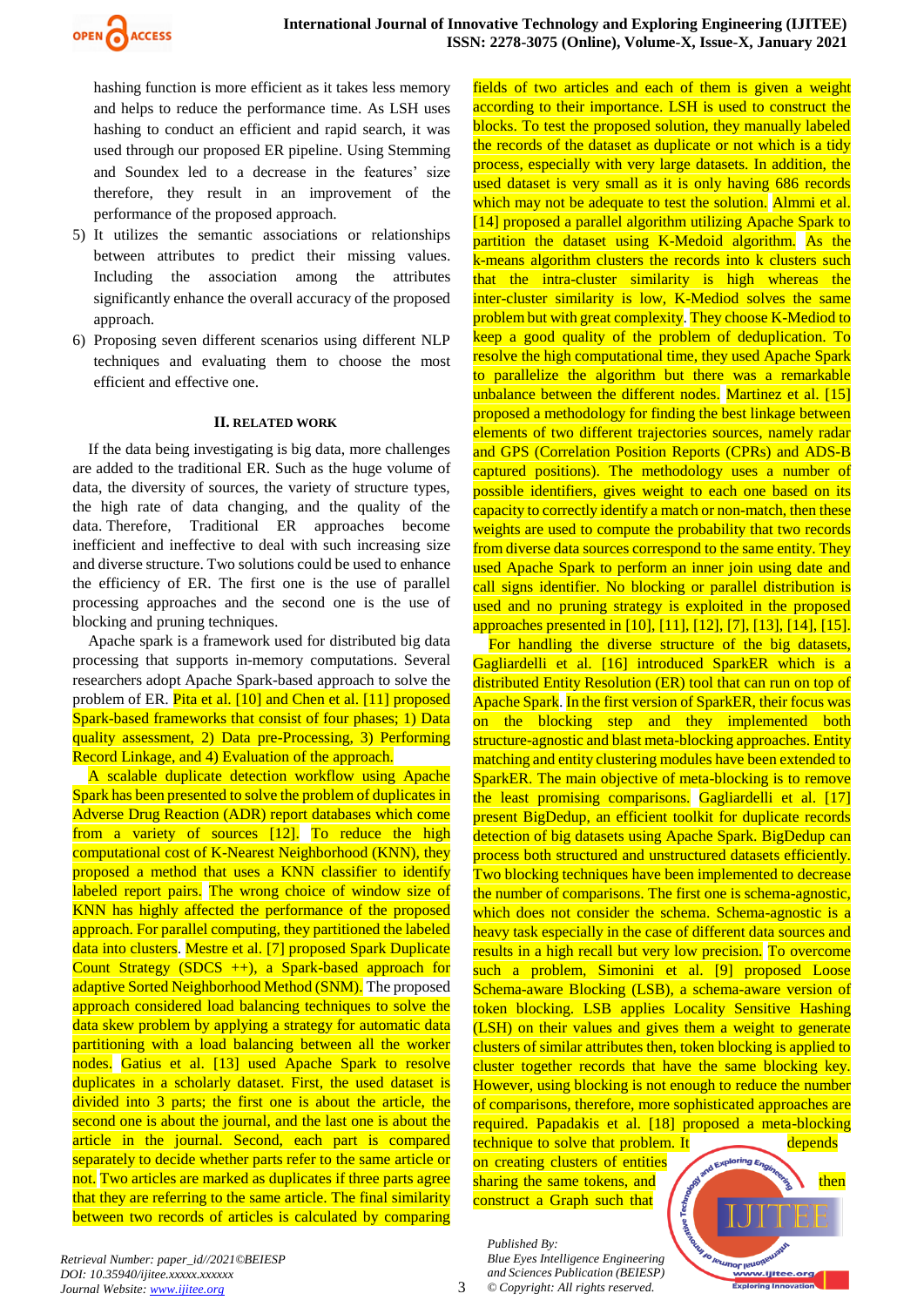nodes denote entities and edges represent the weights of the shared tokens. All edges that have a weight less than a certain threshold are pruned. BigDedup is only evaluated using a single node. They only used three datasets with a very small size, which doesn't require a cluster to perform the proposed algorithm. Papadakis et al. [19] present the Java gEneric DAta Integration (JedAI) system, an open-source ER system. JedAI develops series of state-of-the-art ER approaches that have been suggested and examined. It offers many characteristics: 1) It permits for building millions of ER pipelines, 2) It applies combinations of structured and/or semi-structured data, 3) It can run on both stand-alone or cluster systems through a parallel implementation using Apache Spark, 4) It supports both budget-agnostic and schema-agnostic for batch ER. Sagi et al. [20] present a multi-source uncertain ER model. The used dataset massively has multiple sources and requires multi-level ER. The proposed model used MFIBlocks algorithm and a machine learning approach based on Alternating Decision Tree (ADT) to transform soft clusters into ranked clusters of records. MFIBlocks allows an automatic, dynamic, and flexible choice of blocking key so that different blocks could be created based on different keys. No pruning techniques are used. Apache Spark is only used in a local mode as no parallel distribution is performed.

The goal of Privacy-preserving record linkage (PPRL) is to links entities across multiple databases without revealing any sensitive information about these entities. Different PPRL approaches have been proposed to conduct PPRL by encoding sensitive values. Karakasidis et al. [21] proposed a parallel protocol for Privacy-Preserving Record Linkage (PPRL) based on phonetic encoding using Apache Spark. The proposed approach combines both Soundex and New York State Identification and Intelligence System phonetic encoding algorithm (NYSIIS) algorithms. As Soundex is vulnerable to errors that happen at the prefix of the encoded text, the proposed protocol deploys an optimization to the algorithm by encoding the reverse of the original text with the second phonetic algorithm. Brown et al. [22] presented a new hybrid cloud model for PPRL. They used containers to distribute the record linkage workload across multiple nodes. A proprietary data linkage management system called LinXmart was used. Three synthetic datasets were generated to be used in the RL process. All step function tasks used on-demand resource provisioning for computation using a cluster managed by Amazon Web Service (AWS). The first task splits the file into many bins of approximately equal comparison space. The second task runs a node array batch job to de-duplicate each bin independently. The third step function task classifies the new pairs by using AWS Glue to make them available for use by other AWS analytical services. Pita et al. [23] present AtyImo, a scalable tool that links very large datasets and variable data quality issues. It is a modular pipeline that has encapsulated components for data pre-processing, pairwise comparison, and matching decisions. For Anonymization, AtyImo uses Bloom filter as health data is very critical. For pairwise comparison, AtyImo proposes two approaches. The first is full probabilistic where the Bloom filter representing linkage attributes is completely compared. The second one is a hybrid approach of

deterministic and probabilistic rules that are applied to the linkage attributes. A manual review over samples of databases has been performed to be used as golden standards. The evaluation of AtyImo's scalability and accuracy depends only on the small size. AtyImo is implemented over Apache Spark. No blocking or pruning techniques are implemented in [21], [22], [23] except for the last one as Different predicts have been analysed for blocking selection.

Chen et al. [24] examine the use of Spark-SQL for efficient parallel entity resolution. They apply different persist() options then evaluate the efficiency of the proposed algorithm. They concluded that the performance of Spark-SQL ER is 3 times better performance when employing the best persistence options. They implement the same ER algorithm using Spark-RDD-based and compare it with Spark-SQL-based. They found that Spark-SQL-based achieved 2.2 times better efficiency than Spark-RDD-based ER. The process begins by loading the data in Spark dataframe with a load balancing distribution to all available nodes. Then the pre-processing and the blocking phases are performed to standardize and blocking the dataset. Next, the similarity between the candidate pairs is calculated. No pruning techniques have been used to eliminate unnecessary comparisons.

### **III. THE PROPOSED ENTITY RESOLUTION APPROACH**

This section presents our proposed ER approach that can accept different types of datasets. The workflow of the proposed ER approach is illustrated in fig.1. The workflow consists of five modules. 1) In the first module, the dataset is acquired. The proposed approach can accept different types of datasets such as structured data extracted from relational datasets, semi-structured data as XML and JSON files that could be scraped from social media, and finally unstructured data such as free text files. Multiple sources could be used to scrape or download the required dataset to be used during the matching process. 2) In the second module, the feature selection is performed to only select the features that will participate in the ER process. Next, the data pre-processing is executed to guarantee an acceptable quality of the dataset involved in all subsequent phases of the matching process. 3) In the third module, the setting of all criteria involved in all the phases of the proposed approach is performed. Multiple selection criteria are set such as the Significant Attributes (SA) selection, the BLocking Key construction (BLK), scenario selection, the value of N-grams, and finally the threshold value that will be used to detect duplicate objects. The setting selection criteria could be done with the help of an expert, Machine Learning (ML), or the operator of the proposed approach. 4) In the fourth module, the construction of the ER pipeline module is performed. The pipeline takes as an input the selection criteria determined in the last phase. The pipeline consists of five subsequent stages; the first stage is the generation of tokens using Regular Expression (RE). The second stage is the generation of n-grams, which is the

process of representing the string as a set of substrings of length n called n-grams. In the third stage, the hashing TF is applied to

*Blue Eyes Intelligence Engineering and Sciences Publication (BEIESP) © Copyright: All rights reserved.*

*Published By:*

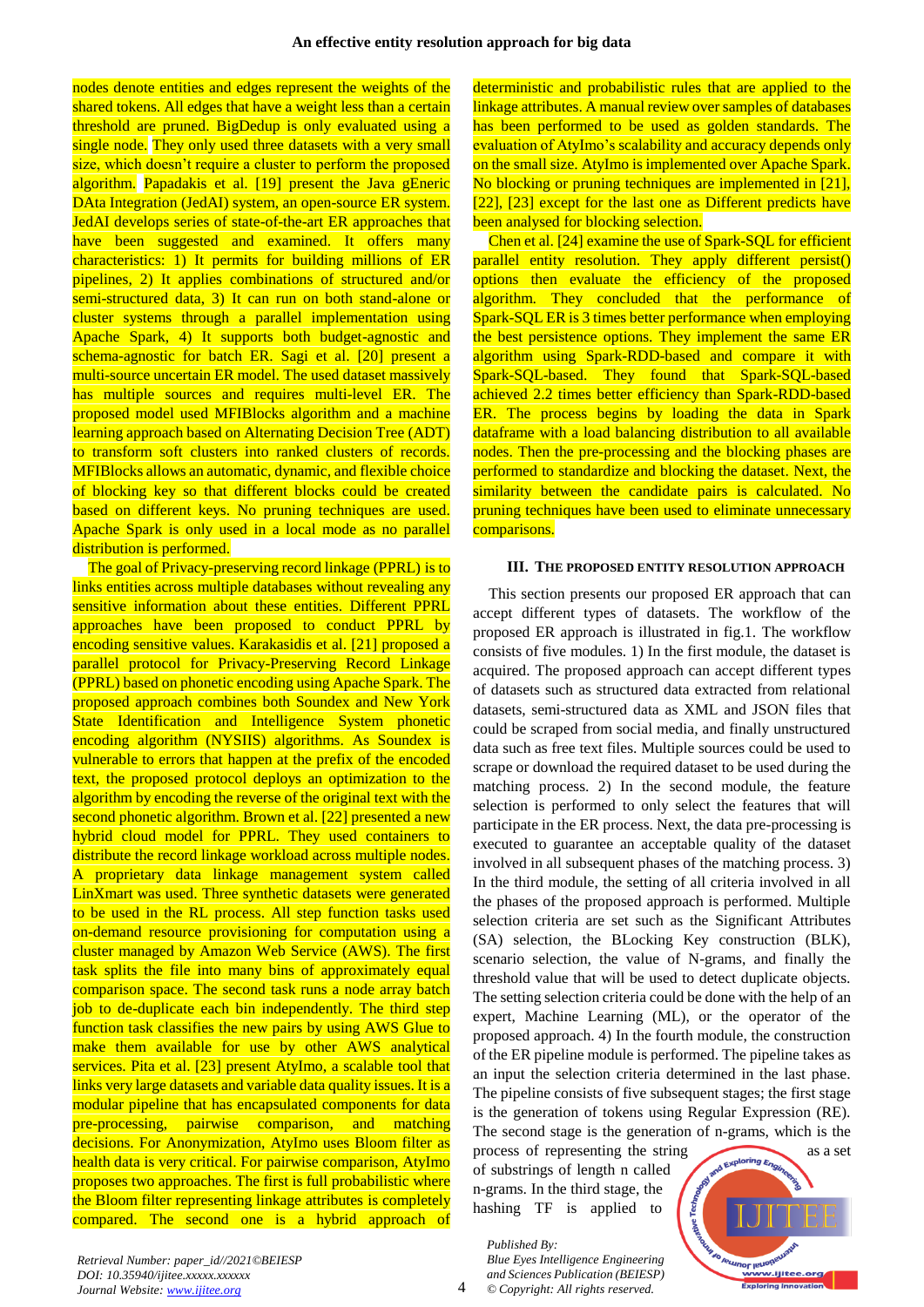

convert each n-grams to a fixed-length feature vector by applying a hash function. In the fourth stage, we applied MinHash Locality Sensitive Hashing (LSH) that maps similar data inputs to the same hash code with a greater probability than dissimilar items. In the last stage, the similarity between vectors is measured using a similarity measure to classify the records to matched or un-matched records based on a calculated threshold value, ML, or rule-based. The output of the pipeline is a dataset of duplicate objects. 5) In the last module, the clustering of similar objects is done such that similar records will reside in the same cluster. To cluster the objects, multiple approaches could be utilized such as ML-based, Graph based, and in-house development-based. The next subsections will explain these five modules in detail.

#### *A. Dataset Acquisition Module*

To build any proposed approach or develop ML model, the relevant dataset must first be acquired. This dataset consists of data gathered from different and diverse sources then, they are combined together in a suitable format to create the final dataset. Dataset format may vary according to use cases. Multiple sources could be used for acquiring data. There are multiple online sources to download the dataset such as Kaggle. Another alternative is to contact the dataset providers to obtain it or to buy it if it was not publically available. Sometimes historical local government data could be used but in most cases, it is not allowed for security purposes. In some cases, we may need to scrap the required data and use it. Different APIs could be used to extract the data and create a dataset.

Dataset comes from diverse sources and has many formats: structured, semi-structured, and non-structured, thus making the data more complex [25]. Only 10% of all these data is structured data compared to 80% that is unstructured data [26]. The proposed approach can accept all types of the dataset (structured, semi-structured, or unstructured). For the unstructured or semi-structured data, the extracted datasets could be re-constructed on the fly in a form ready for analytics purposes. For example, Twitter API could be used to scrape tweets about a certain topic. Tweets are written in an unstructured format and stored in a JSON file format. The extracted JSON file could be transformed into dataframe, therefore; multiple datasets could be built on the fly and many types of analytics could be accomplished on them.



*Fig.1 The Workflow for the proposed ER approach*

*Retrieval Number: paper\_id//2021©BEIESP DOI: 10.35940/ijitee.xxxxx.xxxxxx Journal Website[: www.ijitee.org](http://www.ijitee.org/)*

#### *B. Data Pre-Processing Module*

After the acquisition of the dataset that will be used in the ER process, the dataset is transformed from a high dimensional space to a low dimensional space so that the low dimensional space keeps the significant properties of the original dataset. Such transformation is called dimensional reduction [27]. Feature Selection could be defined as the process of automatically or manually select the relevant features, which contribute most to the ER problem and leave all the rest of the features which will not be used. Feature selection aims to remove non-informative or redundant predictors from the proposed model [28]. Feature selection helps to reduce the computational cost of ER approach and improve the performance time [28]. To choose the relevant features, many alternatives could be used such as an operator, an expert, or a ML model. The operator uses his experience to select the most relevant features, which will perform better in ER problems. An Expert is a person with special knowledge or skills in a particular domain or area. Two types of ML models could be used, supervised and unsupervised. Supervised ML model uses a target feature such as methods that remove irrelevant features. In an unsupervised ML model, there is no target feature such as methods that remove redundant features using correlations [28]. A survey of dimension reduction techniques could be found in [27].

The selected features maybe not be clean enough to be processed and used in the subsequent phases. Data Quality is concerned with fitting the data for use by consumers that interpret, access, analyze, and use the data during their working activity [29]. Accuracy, completeness, and consistency are three dimensions that could affect the quality of the data [30] [31]. To guarantee high-quality data, it is important to preprocess it. Regarding the fact that high-quality data leads to better models and predictions, data preprocessing is an essential phase in the data science, ML, and AI models.

Data pre-processing is the process of converting raw data to formatted data that improve the data matching results to be more precise and efficient [32] [33]. Data pre-processing involves cleaning and standardizing the dataset. It is very important to identify how to correctly deal with the missing values of the attributes. Failure to do it may draw inaccurate conclusions and decisions. There are many ways to handle missing data such as calculating the mean and deleting the whole row [34].

For accomplishing successful data preprocessing, it is vital to have an overall picture of the data. Descriptive data summarization techniques could be used to detect the properties of your data and discover which data values should be treated as outliers or noise. Descriptive analysis characterizes a certain phenomenon. It is used to answer enquiries about who, what, where, when, and to what extent. It aims to recognize and describe trends and variation in populations, describe samples in studies to identify the causal effects, and make new measures of key phenomena [35]. The

output of data pre-processing module is a standard format of all attributes involved in ER process.

*Published By: Blue Eyes Intelligence Engineering and Sciences Publication (BEIESP) © Copyright: All rights reserved.*

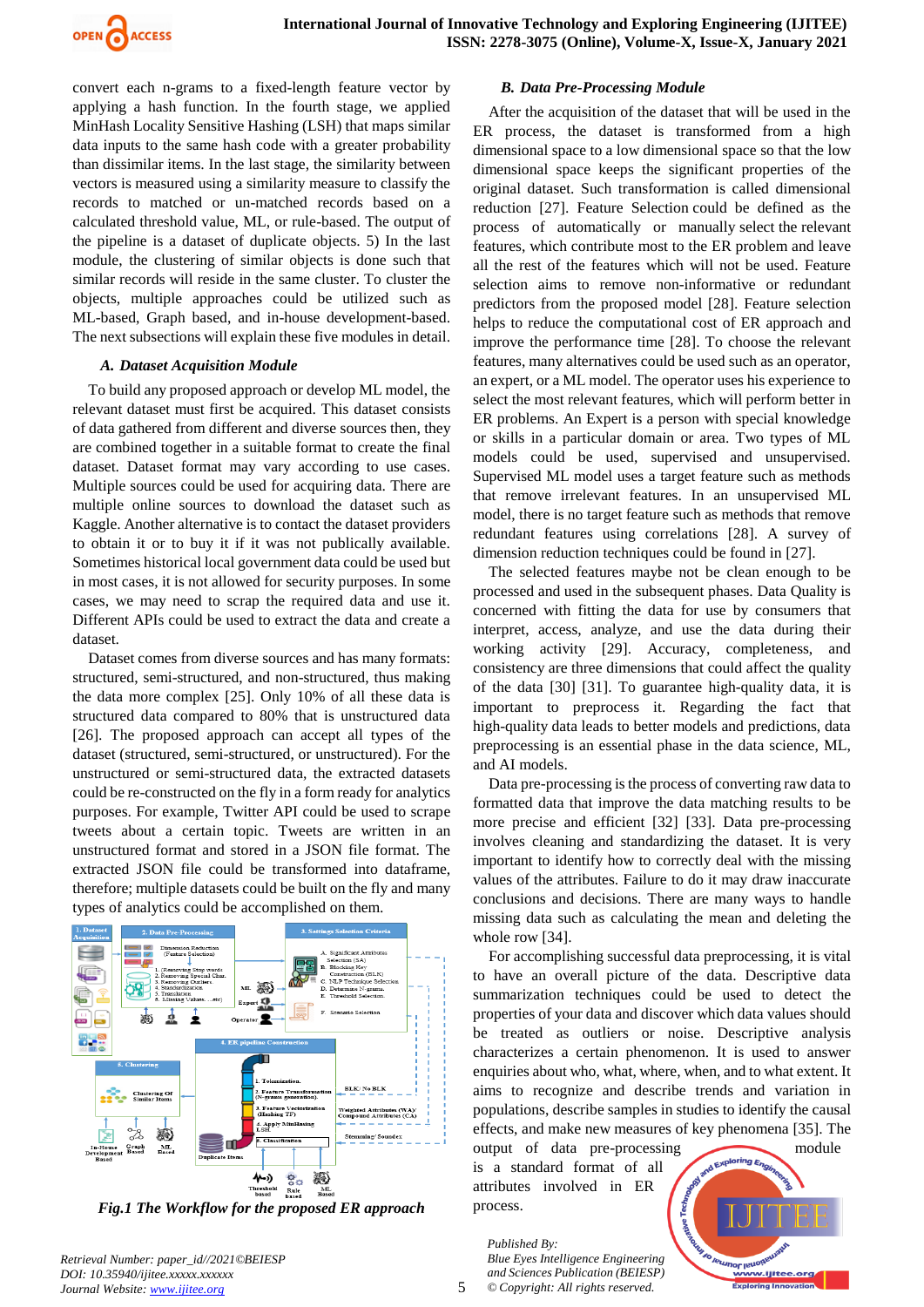#### *C. Setting Selection Criteria Module (Configuration Module).*

It is the third phase of the proposed approach. It accepts the pre-processed dataset results from the last module. In this module, the setting criteria are determined and will be used in all the subsequent modules. Many setting criteria are selected in this module. The first one is the Significant Attributes (SA). SA are the attributes that will be used during the ER process. The second one is the BLocking Key (BLK) construction. In the blocking key construction, the attributes that compose the blocking key are selected and the blocking key method is determined. ER is only performed between records located in the same block to enhance efficiency and accuracy [36] [37]. A taxonomy of the blocking dimension could be found in [38] [39].

The problem owner, an expert, or ML model could be used to determine the SA. The SA will compose two types of attributes: the first one is the Compound Attributes (CA), while the second one is the Weighted Attributes (WA). The CA is composed of the concatenation of more than SA that will be involved in the ER process. The WA are the same attributes that compose the CA and each of them is tested separately with a certain weight given to each attribute. Then, these weights will be used during the calculation of the final similarity. The third one is determining the N-gram that will be used in the pipeline module. The fourth one is the determination of the threshold value. The threshold value is used to classify candidate records as duplicate or not. Candidate Records are said to be duplicates if they have a value of similarity greater than or equal to a pre-defined threshold value, otherwise, they are not considering duplicates. Given a similarity function  $f$ , an entity e, a collection of entities E, and a similarity threshold  $\Theta$ , A threshold-based Similarity search is identified by all entities e'  $\in$  E having similarity to e at least  $\Theta$ , i.e.,  $f$  (e, e')  $\geq \Theta$  [40]. Finally, the ER scenario is selected. We proposed seven different scenarios, which are:

- 1) Scenario 1 (S1): Using the WA and removing stopwords.
- 2) Scenario 2 (S2): Applying Stemming techniques to the CA and removing stop words.
- 3) Scenario 3 (S3): Applying Soundex techniques to the CA and removing stop words.
- 4) Scenario 4 (S4): Appling Stemming and Soundex techniques to the CA and removing stop words.
- 5) Scenario 5 (S5): Applying neither Stemming nor Soundex techniques to the CA and do not remove stopwords.
- 6) Scenario 6 (S6): Applying neither Stemming nor Soundex techniques to the CA, don't remove stopwords and don't apply blocking key.
- 7) Scenario 7 (S7): Applying length Filter to scenario 4.

In the proposed scenarios, we applied different NLP techniques such as Stemming and Soundex to test their effect on the performance of the proposed approach. Stemming is the process of transforming the word to its root representation. Soundex is a phonetic algorithm for indexing names by sound [21]. In the first scenario, WA is used as an input to the ER pipeline after removing the stopwords from them. In the second scenario, we applied the Stemming technique to the CA and remove the stopwords from them. In the third one, we applied Soundex techniques to the CA after removing stopwords from them. In the fourth scenario, we applied both Stemming and Soundex techniques to the CA and remove the stopwords from them. In the fifth one, we applied neither Stemming nor Soundex techniques to the CA without removing stopwords from them. In the sixth scenario, we do not apply any Soundex, Stemming, nor blocking techniques. In the last scenario, we proposed a length filter and applied it to scenario four. The length filter is used to only compare the CA that reside in nearly the same length of vectors. All the selected setting criteria will be used in the next module described in the next sub-section.

#### *D. Entity Resolution Pipeline Module*

In this section, the ER pipeline takes as input all the setting criteria selected in the last module. The ER pipeline consists of five stages, which are used to transform the input string into its numeric representation and apply the similarity algorithm to them. The first stage is tokenization, which is the process of taking the input string and breaking it into its individual terms that are usually words. In the second stage, we generated n-grams, which is the process of representing the string as a set of substrings of length n called n-grams. Producing n-grams is an efficient way to generate the numerical representation of the string. For example, bi-grams, and tri-grams representations of the word "English "are {En, ng, gl, li, is, sh}, and {Eng, ngl, gli, lis, ish}. In the third stage, we applied Hashing TF. After converting the input string to its equivalent string of n-grams, then, each of the n-grams is converted to a fixed-length feature vector by applying a hash function to each of them and using the hash function as an index directly into the array. In the fourth stage, we apply Min Hashing Locality Sensitive Hashing (LSH). After converting n-grams to feature vectors, the next goal is to replace potential large sets with a small representation that is comparable for two strings and estimate the similarity between the two strings. Locality Sensitive Hashing (LSH) aims to find similar pairs in a very large collection of items without looking for every pair to avoid a quadratic process of comparisons that results in insufficient memory. LSH maps similar input items to the same hash code with greater probability than dissimilar ones [41]. It is a generalized idea of hashing items into bins many times and looking for items that exist in the same bin at least one such that only high similarity items are likely to fall into the same bucket.

The dataset may be blocked according to the selected scenario. After blocking the dataset to multiple chunks and transforming all features into their numeric representation, the similarity between candidate records is compared. Approximate similarity join is performed using a similarity measure. Finally, in the last phase, the two input items are classified as duplicates pairs or not. The decision could be taken depending on a threshold value-based as in [21] [14] [24] [17] [16], rule-based as in [43], [44], [45] or ML-based as in [46] [45] [2] [47] [48]. The output of the ER

pipeline is a dataset of duplicate items.

#### *E. Clustering Module*

*Blue Eyes Intelligence Engineering and Sciences Publication (BEIESP) © Copyright: All rights reserved.*

*Published By:*

**Deunor leuoir** ...<br>ww.ijitee.org pring In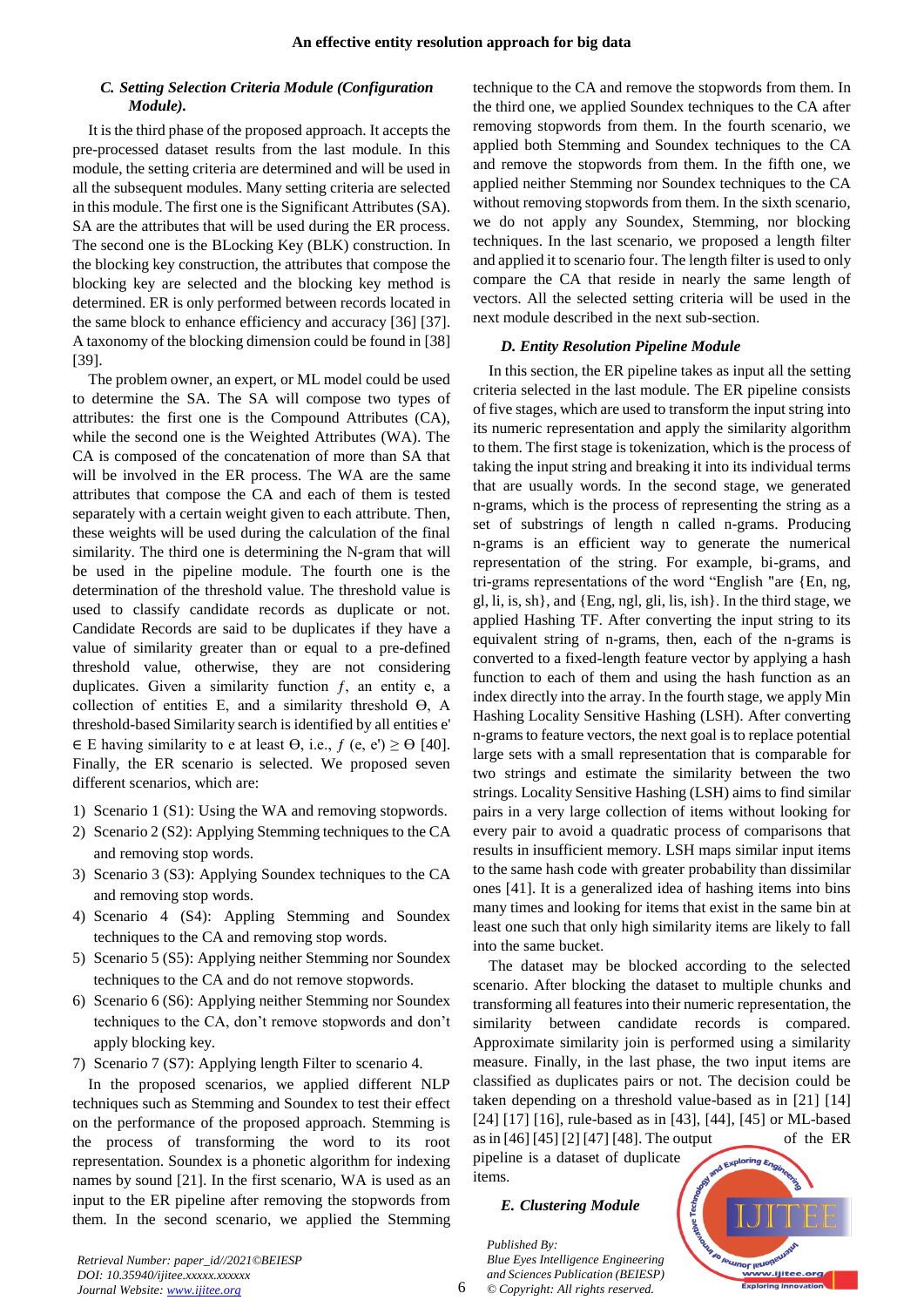

Clustering is defined as the process of identifying groups or clusters within multi-dimensional data depending on a similarity measure [49]. In the context of ER, clustering is the process that aims to group similar objects together into the same cluster. Clustering targets to reach a consistent decision of partitioning the dataset such that each partition denotes a distinct entity [50]. Multiple approaches could be used to group similar entities to the same cluster. The first one is using transitive closure property. Let A, B, and C are three records, if A is matched with B and B is matched with C, then A is matched with C. The transitive closure property has some advantages regarding other transitive approximations, but on the other hand, suffers from the chaining effect where two objects unrelated by the original relation can become very related by the transitive relation [51].

The second one is using graph-based clustering. A graph G  $= (V, E)$  consists of a set of vertices  $(V)$  or nodes and a set of Edges (E). Nodes are connected using edges, which represent the relationships between nodes. Regarding the ER, Nodes indicate the objects, or records to be matched and Edges specify the similarity between these nodes. Nodes located in the same cluster denote the same entity and refer to a completely different entity with nodes outside that cluster [52]. A cluster is defined as a group of nodes, which refer to the same entity in the same real-world [52]. One of the simplest Graph strategies is to efficiently cluster graphs into connected components by a single scan of edges in the graph. Many ER approaches utilize Graphs for clustering similar objects could be found in [53], [54], [55], [56], [57], [58], and [59].

The third one is using ML clustering approaches. ER could be considered as a classification problem. For all entity pairs  $p \in R$  x S of two datasets R and S, a classifier is used to determines if the entity pairs are matched or non-matched. The current state of arts exploits supervised and unsupervised machine learning approaches in ER problems. Supervised learning approaches aim to classify pairs of records as matched and unmatched based on a labeled dataset that will be trained using a machine learning classification model. In unsupervised learning-based approaches, no labeled data is available. Supervised machine learning techniques require manual labeling of the dataset, which is hard to achieve especially with a large dataset. The similarity values of the candidate pairs serve as the features for the classification [2].

The Supervised learning-based ER workflow is composed of two phases; training and application (testing). The training phase involves a training dataset where the entity pairs are labeled as matched or non-matched. Each row of the training data is composed of similarity values between two pairs calculated by different matches. The pairwise similarity values serve as the features of the classifier. In the application phase, new unlabeled data is verified to be labeled by the classifier and test its accuracy. Ektefa et al. [60] present a comparative study of classification techniques for an unsupervised record linkage model. They used Support Vector Machine (SVM), Nieve bays, decision tree, and Bayesian network to train and build the models, and then, the testing set is classified using the training set. Multiple unsupervised ML approaches could be found in [61], [62], and [63].

#### **IV. EXPERIMENTAL RESULTS**

In this section, we will discuss the experimental results of the proposed approach. The implementation is done using Apache Spark 2.4.3 installed on Windows 7 operating system. To enhance the performance of the proposed ER approach, we used spark dataframe, as it is faster than the regular RDD. In addition, we used persist() which is an optimization mechanism used to store the intermediate computation of an RDD to be reused in subsequent actions. Using persist allows each worker node to store its partitioned data in memory or disk and reuses them in other further actions on that RDD. We run the experiments on a local PC that has Intel ® core ™ i7.35174 CPU @ 1.90 GHZ 2.4 GHZ, and 16 GB RAM. Different levels of parallelization have been implemented to examine the running time of the proposed approach. Apache Spark was running on windows 10. We developed five servers in the cluster; one of them is the driver node and the others are the working nodes.

For testing the effectiveness of the prosed ER approaches, a labeled dataset with known duplicate records is required. We surfed the internet for a synthetic dataset with known labeled duplicate records to use for testing our model. We found several synthetic duplicate datasets but unfortunately, they may need many manual labeling to be more accurate. Since many true duplicated are not mentioned as real duplicates and many records that are labeled as duplicated are not truly duplicated with a good percentage as we found many records labeled as duplicated with a similarity percentage less than 40%. In addition, many datasets had a very small size, which will not be appropriate for our proposed model. These reasons motivated us to develop a DupGen tool [38] that accepts a CSV dataset as an input and generates synthetic records according to certain criteria such as removing, swapping, and inserting char/word or more as depicted in Fig.2. The generated dataset will be used to test the effectiveness of the proposed approach while the efficiency is measured by the achieved processing time. The proposed approach can accept different structures of the dataset but to evaluate our approach, we used a synthetic dataset generated by our developed tool DupGen. As per our knowledge, no ER approaches for big data deal with unstructured datasets but our approach can use the three types of datasets effectively.

The original dataset is about music and consists of 11 original attributes. To measure the performance of our proposed model, we generated four additional attributes, which are OriginalID, IsOriginal, No\_Of\_Changes, and Changes Description [38]. The original attributes are TID, CTID, Source ID, ID, number, length, title, artist, album, year, and language. To reduce the search space, we drop the attributes TID, CTID, Source ID, ID, number, and length, which will not be used during the ER process.

To test the scalability of the proposed model, we generated many synthetic datasets of different sizes which are 25,000, 50,000, 100,000, 250,000, 500,000, 750,000, and 1,000,000 records. The duplicate records are

*Published By: Blue Eyes Intelligence Engineering and Sciences Publication (BEIESP) © Copyright: All rights reserved.*

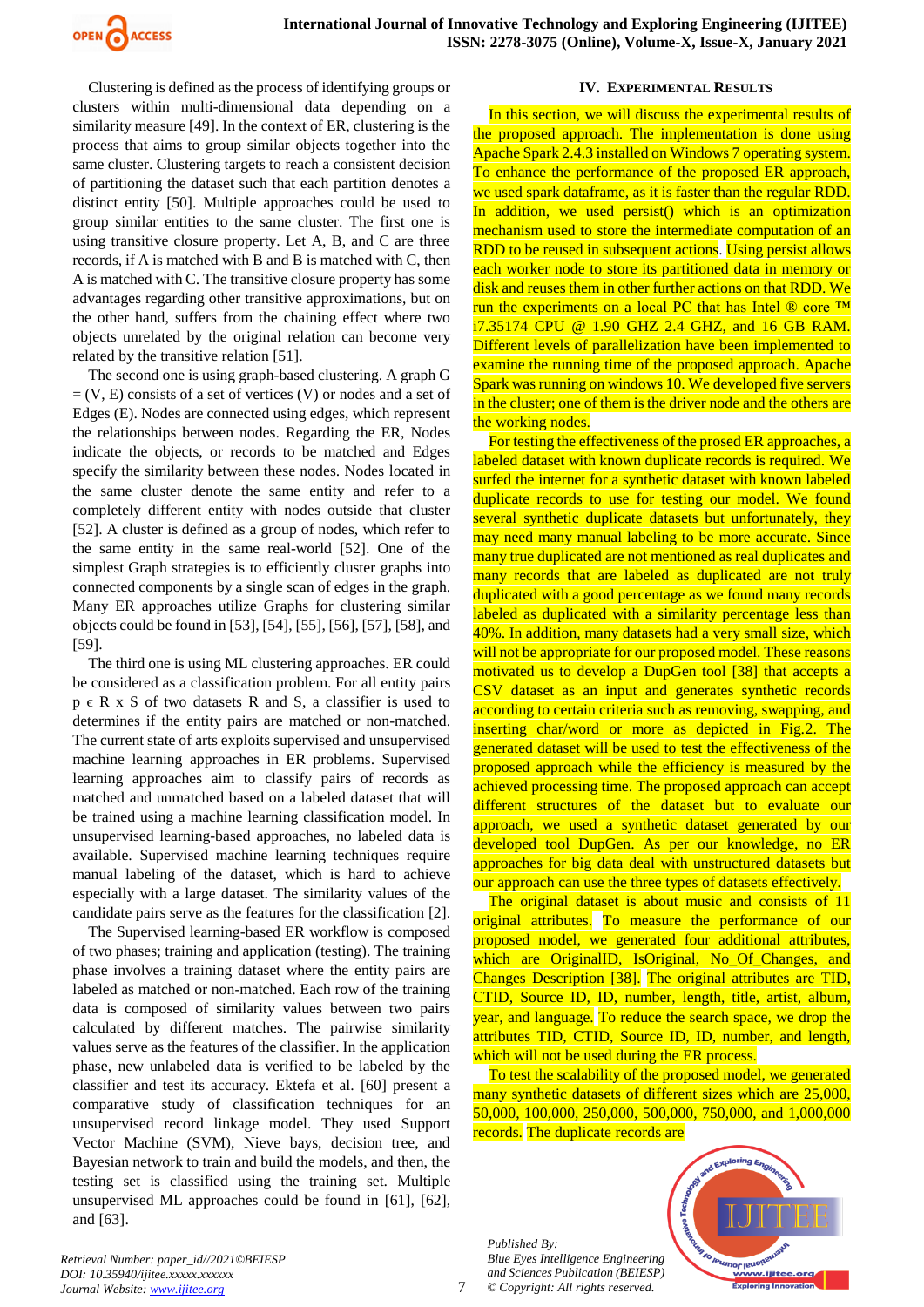| Select CSV File                    |                                                                       |                             |
|------------------------------------|-----------------------------------------------------------------------|-----------------------------|
|                                    | Maximum CSV records to be loaded (to avoid OOM error for large files) | $\frac{\lambda}{\nu}$       |
|                                    | music_v4.csv - Records: 49,618                                        | Load                        |
| <b>Add Duplicate Records Rules</b> |                                                                       |                             |
| album<br>Field                     | <b>Required Change</b><br>۰                                           | <b>Swap Two Charachters</b> |
| <b>Duplicates Percentage</b>       | 100 ÷ © Duplicates Count                                              | 1000000<br>÷<br>Add         |
| Field                              | <b>Change Type</b>                                                    | <b>Count of Changes</b>     |
| title                              | Delete Charachter                                                     | 100% (49,618)               |
| title                              | Delete Words                                                          | 100% (49,618)               |
| title                              | <b>Swap Two Charachters</b>                                           | 100% (49,618)               |
| title                              | <b>Insert Charachter</b>                                              | 100% (49,618)               |
| artist                             | <b>Insert Charachter</b>                                              | 100% (49,618)               |
| artist                             | <b>Delete Words</b>                                                   | 100% (49,618)               |
| artist                             | <b>Swap Two Adiacent Chars</b>                                        | 100% (49.618)               |
|                                    |                                                                       | <b>Delete</b>               |
|                                    |                                                                       |                             |

*Fig.2 DupGen Tool [38]*

Distinguished by checking the similarity of the corresponding records using several selected attributes. These attributes include title, artist, album, year, and language. The values of the similarities will compose the similarity vector. To evaluate the proposed algorithm, we used OriginalID, which is shared by all duplicate records.

After generating the dataset, the data-cleaning phase is started. Data cleaning is a very tiring and time-consuming task. It is a very important task because it highly affects the quality of the ER results due to the concept of garbage in garbage out. Data cleansing is done gradually in many phases. To enhance the quality of ER, we used many NLP techniques. First, we remove all special char, punctuations, extra spaces from all fields involved in the ER process. Then, we remove non-numeric char from the year field and numeric char from the rest of the fields. We remove outliers from year and language fields such as removing negative values of year or values greater than four digits. The Regular Expression (RE) library has been used to find and remove unwanted patterns.

The missing values of the dataset attributes are a big problem since they will result in inaccurate results. Many scenarios have been done to solve the problem of the missing values of title and languages such as:

1) Predicting the values of language by utilizing the relationships between the attributes. As an example, by using common words of a certain language, we can predict the language. For example, if the title or the album has any of the words ("the", "and", "you", and "is") then, we can conclude that the language is English. We used title and album to prepare a list of the most frequent words for each language then, we remove the common words between languages, for example, we removed from the list 'de', 'la' between French and Spanish. Finally, we used the remaining list to predict the null values of the language.

2) Removing the whole record if it has no value in title, artist, album, year, or language.

In addition, many filtrations to the records have been done. First, we filter the records to remove the records that have "unknown "value in the title attribute. Second, we removed all the records that have a length of characters in the title attribute of less than two characters. After trying to fill the null values of the language attribute, we remove all the records that have null values of title and artist attributes. The output of this phase is a standard format of all attributes involved in ER to be ready for the further modules of the proposed approach.

After pre-processing the dataset, the next step is to choose

the setting selection criteria. during this phase we choose the SA, whether we will apply blocking key or not, NLP techniques (Stemming, Soundex, both, none of them), the threshold value of ER, and finally the used scenario. We generate n-grams of length 3 characters. To classify the records, we used a threshold value of 70%. For blocking, we used the first three letters of the language and the last two letters of the year as a blocking key. All these settings will be used as an input to the next phase (i.e. ER pipeline).

The pipeline can take two types of attributes according to the used scenario; the first one is the Compound Attribute (CA) while the second is the Weighted Attributes (WA). For the CA, we choose title, artist, and actor as compound attributes. For the WA, we used the same three attributes (title, actor, and album) with the weights  $(0.6, 0.2, 0.2)$  as the relative importance of title as an identifier of the song is higher than both actor and album. These two inputs are used in the seven proposed scenarios which will be evaluated in terms of efficiency and effectiveness.

The pipeline goes through five stages. In the first one, we generate the tokens from the CA or WA. We used Spark RegexTokenizer to transform the input string to tokens. In the second one, we create n-grams of length 3 characters. We used Spark n-grams feature transformer to convert the compound string into an array of n-grams. In the third one, we used HashingTF to create the feature vectors of fixed length. In the fourth one, we apply MinHashLSH to map similar inputs to the same hash code with a higher probability than dissimilar items. Finally, in the last stage, the candidate objects are classified to duplicate or not depending on a similarity method. To measure the similarity between the candidate pairs, several similarity measures could be utilized such as Jaccard Distance, and Euclidean Distance. We used Jaccard similarity measure, which is also known as Jaccard similarity index. It is the number of the shared objects (bi-gram in our case) divided by the total number of objects. The output of this phase is a dataset of all the duplicate objects.

The final phase of the proposed approach aims to cluster the objects such that all entities that represent the same real-world object are residing in the same cluster. Many duplicate records could be missed due to many reasons such as the unsuitable selection of the blocking key, and wrong selection of the threshold value; therefore, we apply transitive closure to cluster similar records together and detect as many duplicate pairs as possible. Fig.3 illustrates the ER algorithm for big data.

To reduce the performance time, we also provide a length filter, which is used to filter the vectors that will be compared. If the vectors pass the length filter test, they will be compared otherwise they will be excluded from the comparison process. To pass the length filter test, vectors should be near of the same length i.e. if  $X$  and  $Y$  are two vectors, they will only be compared if their length is exceeded or decreased by a certain percentage otherwise, they would not be compared. The

vector length filter is used in the last scenario. For example, if we apply a 20% length filter of the vectors, it means that we will

*Published By: Blue Eyes Intelligence Engineering and Sciences Publication (BEIESP)*

*© Copyright: All rights reserved.*

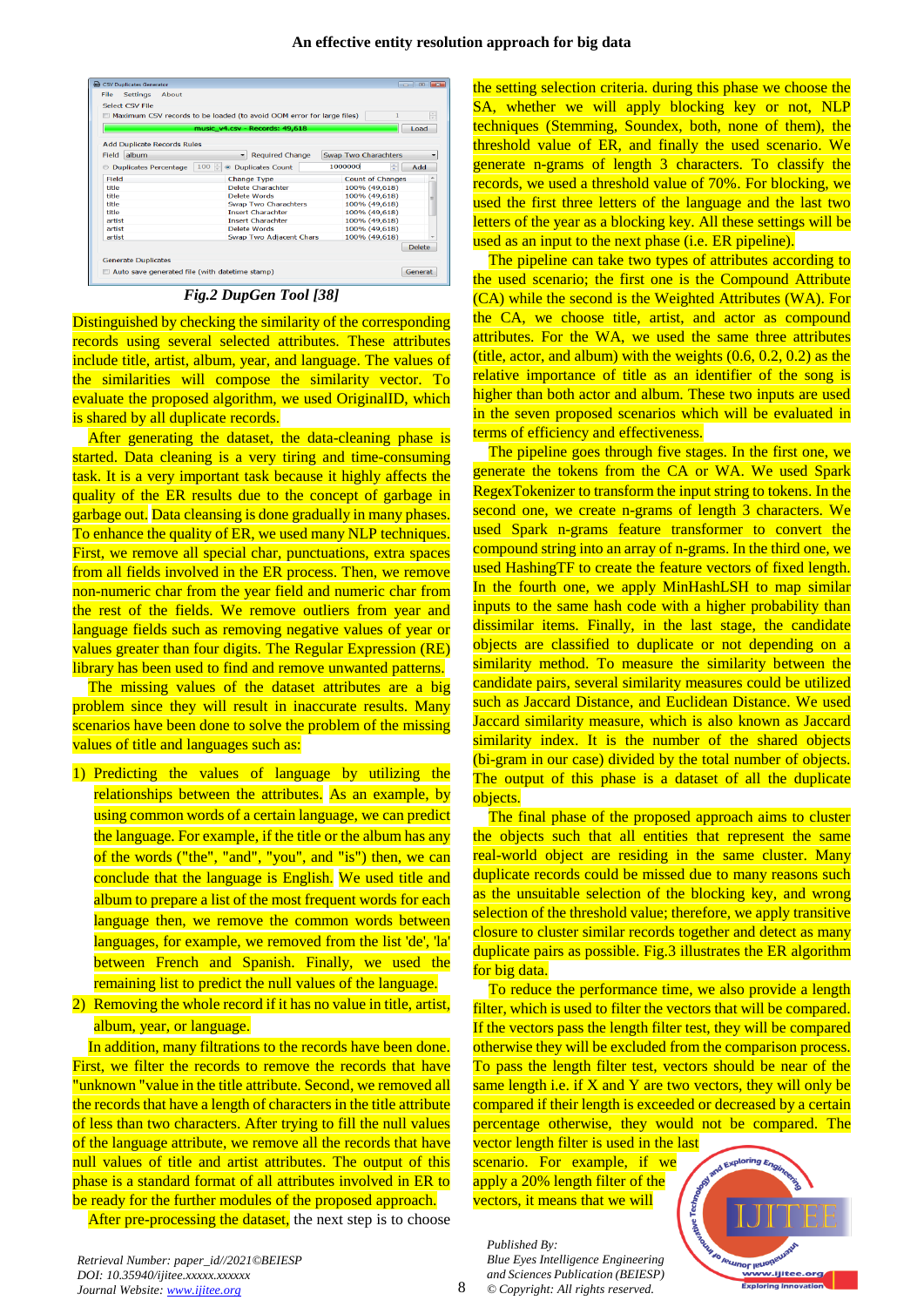

**Input**: pre-processed dataframe (df), Compound Attribute (CmdAtt), number of ngrams (num), numHashTables=nht **Output:** matched dataframe (matched\_df)

Entity Matching Model (df) { Generate\_BlockingKey(DF){ Return (substring(DF.attibute1,  $0, 3$ ) + substring(DF.attibute2, 2, 2)) }

**//Create blocking key column** df.withColumn('blocking key', Generate\_BlockingKey(df))

#### **//Create a Pipeline to construct the ML Model**

 $Pipeline = pipeline (Stages = RegTokenizer (inputCol = CmdAtt,$  $outputcol = tokens),$ 

 $Ngrams = (n=num, inputCol = tokens, outputCol =$ ngrams),  $HashingTF$  (n=num, inputCol = ngrams,

 $outputcol = vectors)$ ,  $MinHashLSH$  ((inputCol = vectors, outputcol = LSH, numHashTables=nht))

**// Create, fitting, and transforming the model // Create hashed dataframe.**  $Model = Pipeline.fit(df)$  $df_{\text{hashed}} = model.trainsform(df)$ 

#### **// Self join hashed\_df as (first\_ hashed\_df and**

**sec\_hashed\_df) and calculate the similarity. If** (first\_ hashed\_df.bloking\_key == sec\_ hashed\_df.bloking\_key ) **then** matched\_df = model.stages [-1].approxSimilarityJoin (df\_hashed as , df\_hashed, 0.20, distCol ="JaccardDistance") **end if Return** (matched\_df)}

# *Fig.3 The Proposed Entity Resolution Algorithm for Big Data.*

only compare vectors that are decrease or increase by each other by only 20% and vectors located outside such boundaries will not be compared.

We evaluate the seven proposed scenarios using the confusion matrix. To evaluate the proposed approach, we used the golden standard dataset generated by our developed tool DupGen. To evaluate the efficiency, we measure the entire execution time of the whole phases involved in the ER process. To evaluate the effectiveness of the proposed ER model, we applied matrices (1), (2), and (3) to each of the above input scenarios [64].

1) Recall: It is used to measure the percentage of matches that

| are discovered by the classifier. It is calculated as: |                                            |  |  |  |
|--------------------------------------------------------|--------------------------------------------|--|--|--|
|                                                        | <i>TruePositive(TP)</i>                    |  |  |  |
|                                                        | $True Positive (TP) + False Negative (FN)$ |  |  |  |

- 2) Precision: It measures the percentage of the comparisons that result in matches. It is calculated as: ( ) *TruePositive TP* (2)
	- ( ) ( ) *TruePositive TP FalsePositive FP*
- 3) F-measure: It is the harmonic mean of precision and recall. It is calculated as:
	- $2 \times Pr$  ecision  $\times$  Re call
		- $Pr$  ecision + Re call

Table 3 illustrates the achieved performance time, and f-measure for all the seven scenarios using the different size of the dataset, which are 25,000 record, 50,000 record, 75,000 record, 100,000 record, 250,000 record, 500,000 record, 750,000 record, and 1,000,000 record. For 500,000, 750,000, and 1,000,000 records, we distribute the records to two, three, and four working nodes respectively. Several iterations have been made to equally distribute the dataset between the working nodes. To avoid the problem of data skew and improve the load balancing, the entities have been divided between worker nodes in an almost equal manner. To measure the performance time in the case of distributing the dataset to more than a working node, we took the highest nodes' performance time. Table 1 shows the achieved performance time (P.Time) and F-measure (FM) in case of single node (25,000 records, 50,000 records, 75,000 records, 100,000 records, 250,000 records) and multi-nodes (500,000 records, 750,000 records, 1,000,000 records) for each of the proposed seven scenarios (i.e. Sc1, Sc2, Sc3, Sc4, Sc5, Sc6, Sc7).

Therefore, the results could be summarized as:

*A. Implementing the proposed seven scenarios using a single node.*

We used Apache Spark installed on a single node to implement the proposed seven scenarios of the datasets

**Table- I: The achieved effectiveness and efficiency in the seven different scenarios using different dataset size**

| <b>25,000 Record</b>     |                 |                 |                            |                   |         |                 |         |  |  |  |
|--------------------------|-----------------|-----------------|----------------------------|-------------------|---------|-----------------|---------|--|--|--|
|                          | Sc <sub>1</sub> | Sc2             | Sc3                        | Sc4               | Sc5     | Sc <sub>6</sub> | Sc7     |  |  |  |
| P. Time                  | 0:02:45         | 0:01:53         | 0:01:47                    | 0:00:30           | 0:00:54 | 0:04:19         | 0:00:40 |  |  |  |
| <b>FM</b>                | 86%             | 95%             | 92%                        | 91%               | 99%     | 98%             | 91%     |  |  |  |
| 50,000 Record            |                 |                 |                            |                   |         |                 |         |  |  |  |
|                          | Sc <sub>1</sub> | Sc2             | Sc3                        | Sc4               | Sc5     | Sc <sub>6</sub> | Sc7     |  |  |  |
| P. Time                  | 0:03:55         | 0:02:49         | 0:02:12                    | 0:02:11           | 0:02:40 | 0:24:43         | 0:03:37 |  |  |  |
| <b>FM</b>                | 80%             | 96%             | 92%                        | 90%               | 99%     | 99%             | 90%     |  |  |  |
| <b>75,000 Record</b>     |                 |                 |                            |                   |         |                 |         |  |  |  |
|                          | Sc1             | Sc <sub>2</sub> | Sc3                        | Sc4               | Sc5     | Sc <sub>6</sub> | Sc7     |  |  |  |
| P. Time                  | 0:05:59         |                 | $0:03:30$ 0:03:23 0:03:40  |                   | 0:04:35 | 1:07:21         | 0:05:04 |  |  |  |
| <b>FM</b>                | 89%             | 96%             | 93%                        | 91%               | 99%     | 99%             | 91%     |  |  |  |
|                          |                 |                 | 100,000 Record             |                   |         |                 |         |  |  |  |
|                          | Sc1             | Sc <sub>2</sub> | Sc3                        | Sc4               | Sc5     | Sc6             | Sc7     |  |  |  |
| P. Time                  | 0:16:32         | 0:07:34         | 0:07:04                    | 0:05:43           | 0:07:04 | 0:40:09         | 0:07:46 |  |  |  |
| <b>FM</b>                | 90%             | 97%             | 94%                        | 92%               | 99%     | 99%             | 92%     |  |  |  |
|                          |                 |                 | 250,000 Record             |                   |         |                 |         |  |  |  |
|                          | Sc1             | Sc2             | Sc3                        | Sc4               | Sc5     | Sc <sub>6</sub> | Sc7     |  |  |  |
| P. Time                  | 0:20:03         | 0:10:01         | $0:10:00$ 0:10:17          |                   | 0:13:08 | 0:56:55         | 0:13:07 |  |  |  |
| <b>FM</b>                | 88%             | 91%             | 95.4%                      | 94.7%             | 87%     | 87%             | 94.0%   |  |  |  |
|                          |                 |                 | 500,000 Record (2 nodes)   |                   |         |                 |         |  |  |  |
|                          | Sc <sub>1</sub> | Sc2             | Sc3                        | Sc4               | Sc5     | Sc6             | Sc7     |  |  |  |
| P. Time                  |                 | 0:15:49         |                            | $0:15:30$ 0:17:49 | 0:17:52 | 0:26:48         | 0:16:27 |  |  |  |
| <b>FM</b>                |                 | 79%             | 65%                        | 84%               | 75%     | 75%             | 91%     |  |  |  |
| 750,000 Record (3 nodes) |                 |                 |                            |                   |         |                 |         |  |  |  |
|                          | Sc1             | Sc <sub>2</sub> | Sc3                        | Sc4               | Sc5     | Sc <sub>6</sub> | Sc7     |  |  |  |
| P. Time                  |                 | 0:11:21         | 0:09:17                    | 0:09:37           | 0:11:29 | 0:11:49         | 0:14:49 |  |  |  |
|                          |                 |                 |                            |                   |         |                 |         |  |  |  |
| <b>FM</b>                |                 | 75%             | 67.3%                      | 64%               | 70%     | 60%             | 92%     |  |  |  |
|                          |                 |                 | 1,000,000 Record (4 nodes) |                   |         |                 |         |  |  |  |
|                          | Sc <sub>1</sub> | Sc2             | Sc3                        | Sc4               | Sc5     | Sc <sub>6</sub> | Sc7     |  |  |  |
| P. Time                  |                 | 0:12:19         | 0:10:27                    | 0:11:11           | 0:12:38 | 0:10:30         | 0:15:35 |  |  |  |
| <b>FM</b>                |                 | 75%             | 59%                        | 59%               | 70%     | 57%             | 91%     |  |  |  |
| nd Exploring Engin       |                 |                 |                            |                   |         |                 |         |  |  |  |

ww.ijitee.org ng Ini

*Published By:*

*Blue Eyes Intelligence Engineering and Sciences Publication (BEIESP) © Copyright: All rights reserved.*



(3)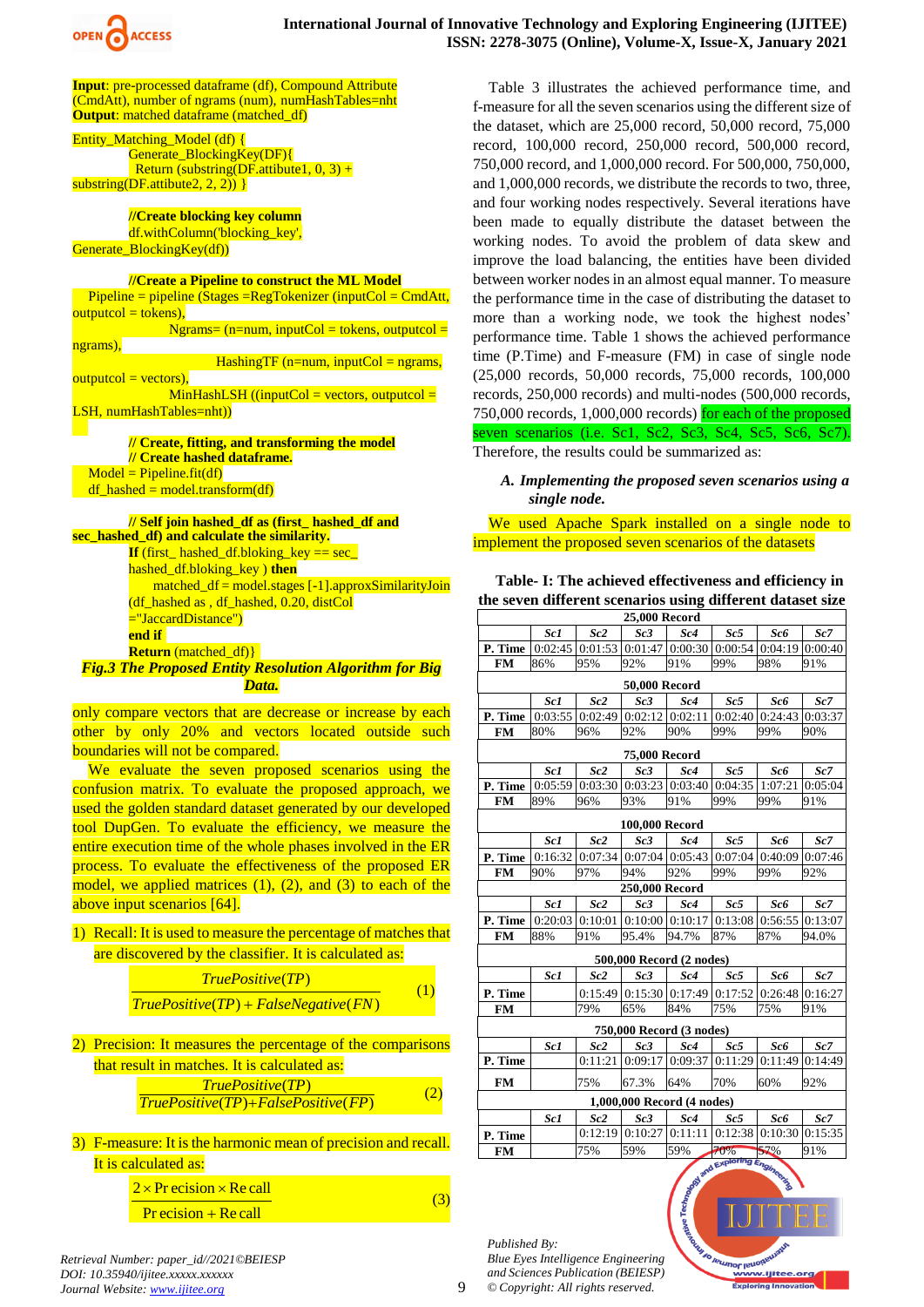of the size 25,000 records, 50,000 records, 75,000 records, 100,000 records, 250,000 records respectively. From table 1 we can conclude that:

- Using the CA in scenarios  $(2, 3, 4, 5, 7)$  achieved better results than a single WA (scenario 1) in terms of efficiency and effectiveness. As fig. 4 illustrates, the usage of CA (scenarios 2, 3, 4, 5, 7) in the different scenarios achieved better performance time compared to the WA (first scenario).
- Scenario 6 had the worst performance time because no blocking techniques is implemented.
- Scenario 3 and 4 achieved the best performance time. Using Soundex and Stemming participate in reducing the performance time. As illustrated in fig.5, Scenario 3 and 4 have the best performance time.
- Scenario 5 and 6 achieved the best effectiveness as they have the heights F-measure. As illustrated in Fig.6, scenarios 5 and 6 have the highest F-measure using different dataset sizes.

### *B. Implementing the proposed seven scenarios using multi-nodes.*

We used Apache Spark installed on multiple working nodes to implement the proposed seven scenarios. To test the proposed scenarios with the dataset of the size 500,000, 750,000, and 1000,000 records, we used 2, 3, and 4 working nodes in addition to the master node. From table 1 we can conclude that:

• Scenario 7 has the best F-measure since the size of the dataset grows, using the length filter results in minimizing the records of the dataset that will be compared as illustrated in fig. 7. In the length filter proposed in scenario 7, we only compare records within nearly the same length or may increase or decrease in length by a threshold of 20%. records of the dataset that will be compared. MinHashLSH is



*Fig. 4. The achieved performance time in the different seven scenarios*



*Fig. 5. The achieved F-measure in the different seven scenarios using 100,000 Records*



*Fig. 6. The achieved F-measure in the different seven scenarios using multiple nodes.*



*Fig. 7. The achieved performance time in the different seven scenarios using multiple nodes.*

used to map the similar inputs to the same hash code with a higher probability than dissimilar ones. It takes numHashTables as a parameter. Increasing the number of hash tables will increase the accuracy of the model but will also increase the communication cost and the running time therefore, it is a compromise between computational resources and the accuracy of the approach. By using the length filter, we reduce the size of the dataset that will be compared and increase the accuracy of the MinHashLSH. Therefore, scenario 7 achieved the highest F-measure.

• As illustrated in Fig. 7, scenario 3 accomplished the best performance time in all the distributed working nodes (two, three, and four nodes). Therefore, adopting the Soundex technique in scenario 3 contribute to reducing the performance time.

#### **V. CONCLUSION AND FUTURE WORK**

In this paper, we proposed a novel and efficient ER approach for big data implemented using Apache Spark. It consists of five subsequent phases. First, the dataset used in the ER is acquired. Second, data pre-processing is performed to standardize the data and remove all unwanted patterns. Third, the settings selection criteria are chosen. Fourth, the ER pipeline is constructed. Finally, the object is clustered such that similar ones are residing in the same cluster. The ER pipeline has five stages after accepting the setting selection criteria from the fourth phase. The pipeline could accept two types of attributes; the WA or the CA depending on the chosen scenario. It begins by generating the tokens composing the CA or the WA, then, producing n-grams from

the generating tokens, using HashingTF to generate the vectors, using MinHashLSH to map similar inputs to the same hash code with a higher

*Published By: Blue Eyes Intelligence Engineering and Sciences Publication (BEIESP) © Copyright: All rights reserved.*

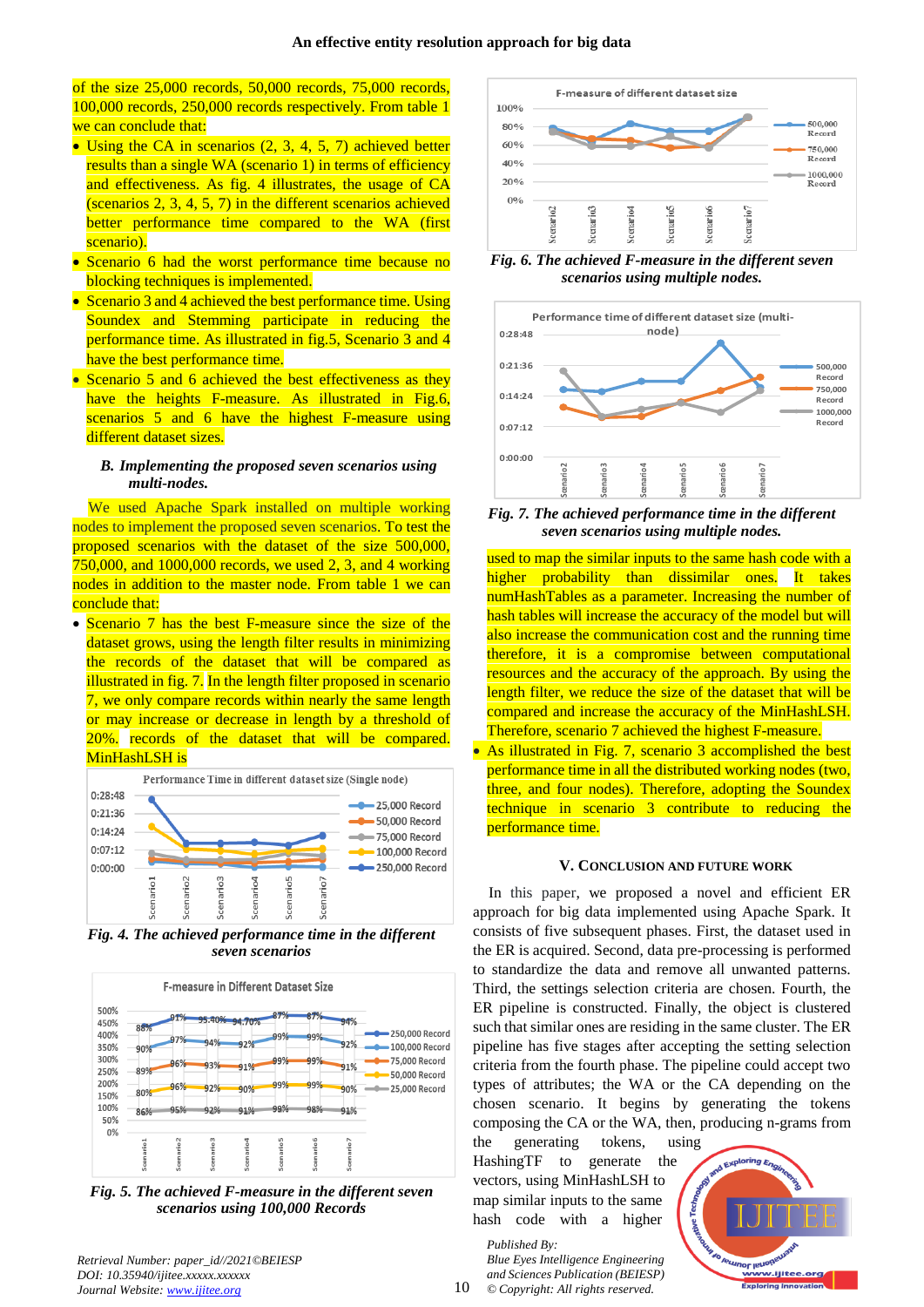

probability than dissimilar ones, and finally classifying the candidate objects using a similarity measure. To measure the similarity, we used Jaccard similarity distance. Blocking techniques have been used to only compare the records that are more likely to be matched. Seven different scenarios have been used and evaluated in the ER pipeline. In the proposed scenarios, we used different NLP techniques as Stemming and Soundex. Our proposed approach is a generic one that could accept different types of the dataset (structures, unstructured, and semi-structured). It utilizes the relationship between attributes to predict the missing values of the attributes to enhance their quality. The proposed approach could be used with different languages as our dataset contains about 80 different languages and the approach could efficiently classify them. We used Hashing TF to generate the vectors. HashingTF is a transformer that takes a set of terms and converts them to fixed-length feature vectors. Hashing TF utilizes a feature hashing called hashing trick, which is a fast and space-efficient way of vectoring features. Using Soundex and Stemming before applying LSH help to reduce the length of features and thus feature vectors will be more space-efficient, which in turn enhances the performance time. To evaluate our proposed approach different dataset size has been used. To test the scalability, we used one, two, three, and four working nodes. Our evaluation shows that our proposed approach can distribute the similarity computation and classification among the computational resources and scale with the available working nodes. Experimental results show that using the CA achieves better results compared to the WA in terms of efficiency and effectiveness. The best performance time is achieved by scenario 3 and 4 because they adopt Soundex and Stemming techniques, which in turn participate in reducing the performance time of the approach. In case of multiple nodes, Scenario 7 achieved the best F-measure because as the size of the dataset grows, using the length filter results in minimizing the objects that will be compared and increase the accuracy of the MinHashLSH. For future work, we intend to evaluate our generic resolution algorithm against existing Entity Resolution algorithms using several publically available data sets. In addition, we want to extend the proposed ER approach with a ML module as we already created feature vectors that could be utilized with many predictions and clustering ML algorithms. Furthermore, we intend to apply the proposed approach in privacy-preserving record linkage (PPRL) applications.

#### **REFERENCES**

- 1. G. Papadakis, G. Mandilaras, L. Gagliardelli, G. Simonini, E. Thanos, G. Giannakopoulos, S. Bergamaschi, T. Palpanas and M. Koubarakis, "Three-Dimensional Entity Resolution with JedAI," Elsevier, vol. 93, 29 May 2020.
- 2. L. Kolb, H. Köpcke, A. Thor and E. Rahm, "Learning-based Entity Resolution with MapReduce," in CloudDB, 2011.
- 3. D. Gunawan, M. S. Lubis, D. Arisandi and B. Azzahry, "Data pre-processing in record linkage to find the same companies from companies from different databases," 2nd International Conference on Computing and Applied Informatics, vol. 978, 2017.
- 4. R. M. Abd El-Ghafar, M. H. Gheith, A. H. El-Bastawissy and E. S. Nasr, "Record Linkage Approaches in Big Data: A State Of A State Of Art Study," in 13th International Computer Engineering Conference (ICENCO), Cairo, 2017.
- 5. W. W. Cohen, P. Ravikumar and S. E. Fienberg, "A Comparison of String Distance Metrics for Name-Matching Tasks," International Joint Conference on Artificial Intelligence, p. 73–78, 2003.
- 6. J. Mielke, "A phonetically-based phonetic similarity metric," in NELS, 2009.
- 7. D. G. Mestre, C. E. S. Pires, D. C. Nascimento, A. R. Queiroz, V. B. Santos and T. B. Araujoa, "An Efficient Spark-based Adaptive Windowing for Entity Matching," Journal of Systems and Software, vol. 128, p. 1:10, 3 March 2017.
- 8. G. Simonini, L. Gagliardelli, S. Zhu and S. Bergamaschi, "Enhancing Loosely Schema-aware Entity Resolution with User Interaction, HPCS, p. 860–864, July 2018.
- 9. G. Simonini, S. Bergamaschi and H. V. Jagadish, "BLAST: a Loosely Schema-aware Meta-blocking Approach for Entity Resolution," in PVLDB, 2016.
- 10. R. Pita, C. Pinto, P. Melo, M. Silva, M. Barreto and D. Rasella, "A Spark-based workflow for probabilistic record linkage of healthcare data," in EDBT/ICDT Workshops, 2015.
- 11. M.-G. CHEN and H.-J. SUI, "Parallel Entity Resolution with Apache Spark," in International Conference on Electronic, Control, Automation and Mechanical Engineering (ECAME 2017) , 2018.
- 12. C. Wang and S. Karimi, "Parallel Duplicate Detection in Adverse Drug Reaction Databases with Spark," in 19th International Conference on Extending Database Technology, Bordeaux, France, 2016.
- 13. A. B. Gatius and R. G. González, "Deduplication of Universitat de Lleida scholarly data," 2017.
- 14. L. ALAMI, Y. AASSEM and I. HAFIDI, "KF-Swoosh: An Efficient Spark-Based Entity Resolution Algorithm for BigData," Journal of Physics: Conference Series, 2021.
- 15. D. Martinez, S. Cristobal and S. Belkoura, "Smart Data Fusion: Probabilistic Record Linkage adapted to Merge two Trajectories from Different Sources," in Eighth SESAR Innovation Days, 2018.
- 16. L. Gagliardelli, G. Simonini, D. Beneventano and S. Bergamaschi, "SparkR: Scaling R Programs with Spark," in 22nd International Conference on Extending Database Technology (EDBT), Lisbon, Portugal, 2019.
- 17. L. GAGLIARDELLI, S. ZHU, G. SIMONINI and S. BERGAMASCHI, "Bigdedup: A Big Data integration toolkit for duplicate detection in industrial scenarios," in Proc. Int. Conf. on Transdisciplinary Engineering (TE2018), 2018.
- 18. G. Papadakis, G. Koutrika, T. Palpanas and W. Nejdl, "Meta-Blocking: Taking Entity Resolution to the Next Level," IEEE Transactions on Knowledge and Data Engineering, vol. 26, no. 8, p. 1964:1960, August 2014.
- 19. G. Papadakis, G. Mandilaras, L. Gagliardelli, G. Simonini, E. Thanos, G. Giannakopoulos, S. Bergamaschi, T. Palpanas and M. Koubarakis, "Three-Dimensional Entity Resolution with JedAI," Elsevier, 29 May 2020.
- 20. T. Sagi, A. Gal, O. Barkol, R. Bergman and A. Avram, "Multi-Source Uncertain Entity Resolution: Transforming Holocaust Victim Reports into People," in International Conference on Management of Data, 2016.
- 21. A. Karakasidis and G. Koloniari, "Private entity resolution for big data on Apache Spark using multiple phonetic codes," Big data recommender systems, vol. 1, 2019.
- 22. A. P. Brown and S. M. Randall, "Secure Record Linkage of Large Health Data Sets: Evaluation of a Hybrid Cloud Model," JMIR MEDICAL INFORMATICS, vol. 8, no. 7, 2020.
- 23. R. Pita, C. Pinto, S. Sena and R. Fiaccone, "On the Accuracy and Scalability of Probabilistic Data Linkage over the Brazilian 114 Million Cohort," IEEE J Biomed Health Inform, vol. 22, no. 2, p. 346–353, 2018.

*Published By: Blue Eyes Intelligence Engineering and Sciences Publication (BEIESP) © Copyright: All rights reserved.*

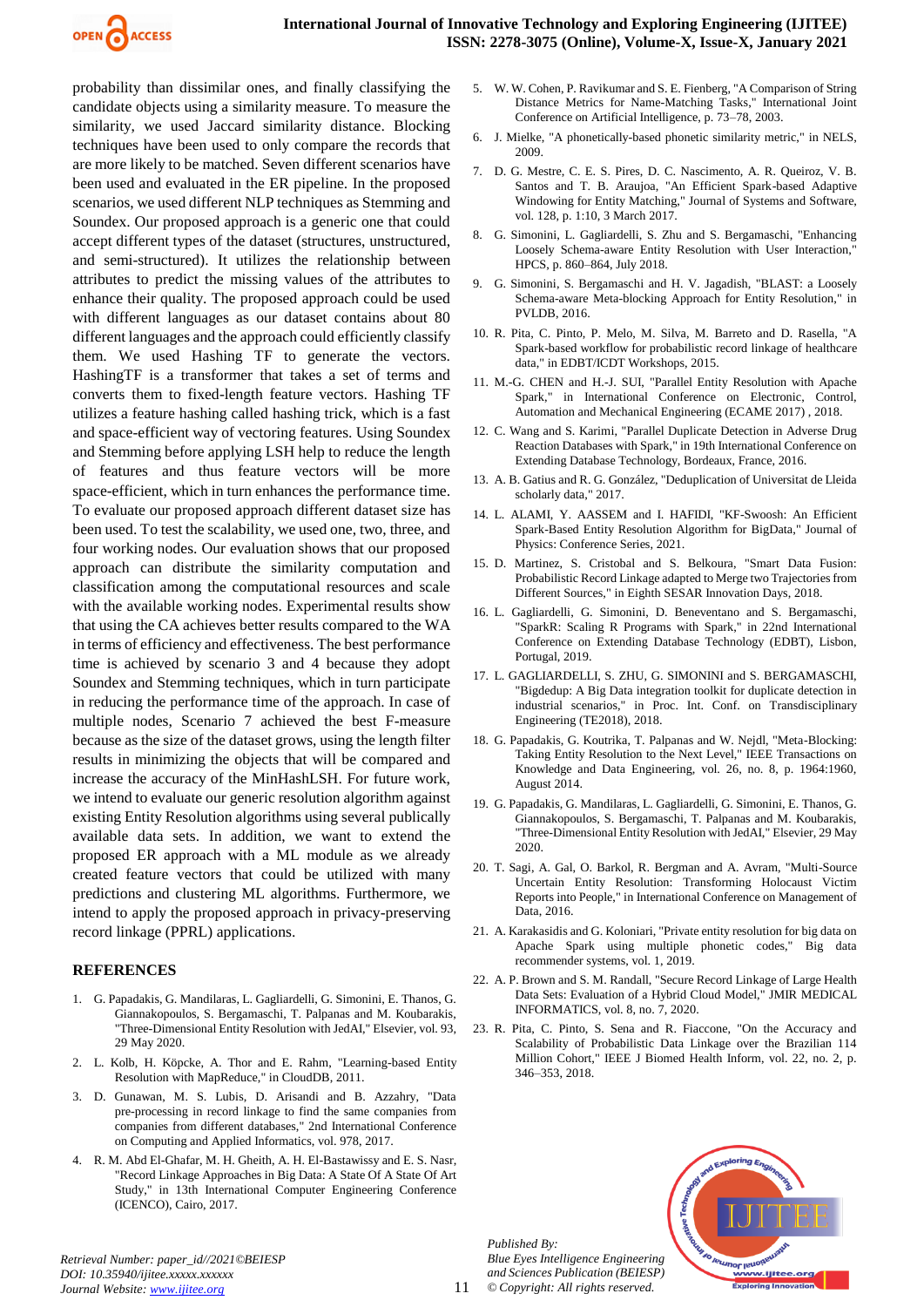- 24. X. Chen, R. Zoun, E. Schallehn, S. Mantha, K. Rapuru and G. Saake, "Exploring Spark-SQL-Based Entity Resolution Using the Persistence Capability," in International Conference: Beyond Databases, Architectures and Structures, Cham, 2018.
- 25. J. Manyika, M. Chui, B. Brown, J. Bughin, R. Dobbs, C. Roxburgh and A. H. Byers, "Big data: The next frontier for innovation, competition, and productivity.," 9 July 2012. [Online]. Available: http://www.mckinsey.com/insights/mgi/research/technology\_and\_in novation/big\_data\_the\_ next\_frontier\_for\_innovation.
- 26. C. P. Chen and C.-Y. Zhang, "Data-intensive applications, challenges, techniques and technologies: A survey on Big Data," Information Sciences, vol. 275, p. 314:347, 2014.
- 27. C. Sorzano, J. Vargas and A. P. Montano, "A survey of dimensionality reduction techniques," arXiv:1403.2877, 2014.
- 28. M. Kuhn and K. Johnson, Applied Predictive Modeling., Springer, 2013, p. 488.
- 29. K.-T. Huang, Y. W. Lee and R. Y. Wang, Quality Information and Knowledge, New Jersey: Prentice Hall, 1999, pp. 25-29.
- 30. D. P. Ballou and H. L. Pazer, "Modeling Data and Process Quality in Multiinput, Multi-output Information Systems," Management Science, vol. 31, no. 2, pp. 150-162, 1985.
- 31. D. P. Ballou, H. L. Pazer, S. Belardo and B. Klein, "Implications of data quality for spreadsheet analysis," ACM SIGMIS Database: the DATABASE for Advances in Information Systems, vol. 18, no. 3, pp. 13-19, March 1987.
- 32. T. Churches, P. Christen, K. Lim and J. X. Zhu, "Preparation of name and address data for record linkage using hidden Markov models," BMC Medical Informatics and Decision Making , 2002.
- 33. S. García, S. Ramírez-Gallego, J. Luengo, J. M. Benítez and F. Herrera, "Big data preprocessing: methods and prospects," Big Data Analytics, November 2016.
- 34. D. Gunawan, M. S. Lubis, D. Arisandi and B. Azzahry, "Data pre-processing in record linkage to find the same companies from different databases," Journal of Physics: Conference Series, 2018.
- 35. S. Loeb , P. Morris, S. Dynarski , S. Reardon , D. McFarland and S. Reber, "Descriptive analysis in education: A guide for researchers," NCEE, Washington, 2017.
- 36. G. A. Papadakis, E. Ioannou, T. Palpanas, C. Niede and W. Nejdl, "A Blocking Framework for Entity Resolution in Highly Heterogeneous Information Spaces," IEEE Transactions on Knowledge and Data Engineering, vol. 25, no. 12, pp. 2665-2682, December 2013.
- 37. B. Kenig and A. Gal, "MFIBlocks: An effective blocking algorithm for entity resolution," Information Systems, vol. 38, no. 6, pp. 908-926, 2013.
- 38. R. M. Abd El-Ghafar, A. H. El-Bastawissy, E. S. Nasr and M. H. Gheith, "An Efficient Multi-Phase Blocking Strategy for Entity Resolution in Big Data," International Journal of Innovative Technology and Exploring Engineering (IJITEE), vol. 9, no. 9, pp. 254-263, July 2020.
- 39. G. Papadakis, D. Skoutas, E. Thanos and T. Palpanas, "A servay of blocking and filtering techniques for entity resolution," Association for Computing Machinery (ACM), 2019.
- 40. D. Skoutas , T. Vergoulis, K. Patroumpas, S. Chatzopoulos, A. Zeakis , G. Chatzigeorgakidis, L. Shimomura , N. Yakovets, G. Fletcher, H. Shahrivari , O. Papapetrou and T. Spinner, "Similarity search, entity resolution," Horizon 2020, 2020.
- 41. J. Wang, H. T. Shen, J. S. Song and J. Ji, "Hashing for Similarity Search: A Survey," CORR, 2014.
- 42. Y. W. Yu and W. M. Griffin, "HyperMinHash: MinHash in LogLog space," Journal of Latex class files , 2019.
- 43. D. M. Pham and T. L. X. Vu, "ELODU: Entity resolution in Big Data," Worcester Polytechnic Institute, 2015.
- 44. S. P. Benny, S. V. and P. A. , "Hadoop Framework For Entity Resolution Within High Velocity Streams," in International Conference on Computational Modeling and Security (CMS), 2016.
- 45. J. J. Feigenbaum, "A Machine Learning Approach to Census Record Linking," 2016.
- 46. P. Dahiya and D. K. Srivastava, "Network Intrusion Detection in Big Dataset Using Spark," in International Conference on Computational Intelligence and Data Science, 2018.

47. C. Moir and J. Dean, "A Machine Learning approach to Generic Entity Resolution in support of Cyber Situation Awareness," in Proceedings of the 38th Australasian Computer Science Conference (ACSC 2015), 2015.

- 48. C.-J. Schild, S. Schultz and F. Wieser, "Linking Deutsche Bundesbank Company Data using Machine-Learning-Based Classification," Deutsche Bundesbank Research Data and Service Centre, 2017.
- 49. M. Omran, A. A. Salman and A. Engelbrecht, "An overview of clustering methods," Intelligent Data Analysis, vol. 11, no. 6, pp. 583-605, 2007.
- 50. X. L. Dong and D. Srivastava, "Entity Resolution," Encyclopedia of Database Systems, 2016.
- 51. H. D. Meyer, H. Naessens and B. D. Baets, "Algorithms for computing the min-transitive closure and associated partition tree of a symmetric fuzzy relation," European Journal of Operational Research, vol. 155, no. 1, pp. 226-238, 2004.
- 52. B. Li, Entity Resolution over Graphs, Australia, 2014.
- 53. M. Nentwig, A. Groß, M. Moller and E. Rahm, "Distributed Holistic Clustering on Linked Data," in On the Move to Meaningful Internet Systems. OTM 2017 Conferences, 2017.
- 54. B. C and B. B. P. M, "Data Linkage for Big Data using Hadoop MapReduce," in IJCST, 2015.
- 55. M. Kejriwal, "Entity Resolution in a Big Data Framework," in Twenty-Ninth AAAI Conference on Artificial Intelligence, Austin, Texas, 2015.
- 56. V. Efthymiou, K. Stefanidis and V. Christophides, "Minoan ER: Progressive Entity Resolution in the Web of Data," in 19th International Conference on Extending Database Technology, EDBT, Bordeaux, France, 2016.
- 57. "SparkER: Scaling Entity Resolution in Spark," in 22nd International Conference on Extending Database Technology (EDBT), Lisbon, Portugal, 2019.
- 58. "Bigdedup: a Big Data integration toolkit for duplicate detection in industrial scenarios," in Proc. Int. Conf. on Transdisciplinary Engineering (TE2018), 2018.
- 59. A. Saeedi, M. Nentwig, E. Peukert and E. Rahm, "Scalable Matching and clustering of entities with FAMER," Complex Systems Informatics and Modeling Quarterly (CSIMQ), no. 16, p. 61–83, September/October 2018.
- 60. M. Ektefa, F. Sidi, H. Ibrahim, M. A. Jabar and S. Memar, "A Comparative Study in Classification Techniques for Unsupervised Record Linkage Model," Journal of Computer Science, vol. 7, no. 3, pp. 341-347, 2011.
- 61. A. Jurek-Loughrey and D. P, Semi-supervised and Unsupervised Approaches to Record Pairs Classification in Multi-Source Data Linkage, Switzerland: Springer, 2019.
- 62. M. Michalowski, S. Thakkar and C. A. Knoblock, "Exploiting Secondary Sources for Unsupervised Record Linkage," in Proceedings of the 30th VLDB Conference, Canada,, 2004.
- 63. N. S. Sheth and A. R. Deshpande, "A Decision Tree Based Record Linkage for Recommendation Systems," International Journal of Engineering Research and General Science ,, vol. 3, no. 4, 2015.
- 64. K. Qian, L. Popa and P. Sen, "Active Learning for Large-Scale Entity Resolution," in CIKM, New York, 2017.

### **AUTHORS PROFILE**



**RANDA MOHAMED** is a master holder in computer science & information system. Currently, she is a PDH researcher in faculty of graduate studies for statistical research at Cairo University, Egypt. She is working as a Project manager at ministry of finance (IT Department). Her research interests include Big data, record linkage, natural language processing, machine

learning, and data integration.

*Published By: Blue Eyes Intelligence Engineering and Sciences Publication (BEIESP) © Copyright: All rights reserved.*



**SO Terrinor levels** ww.ijitee.org **Exploring Innova**